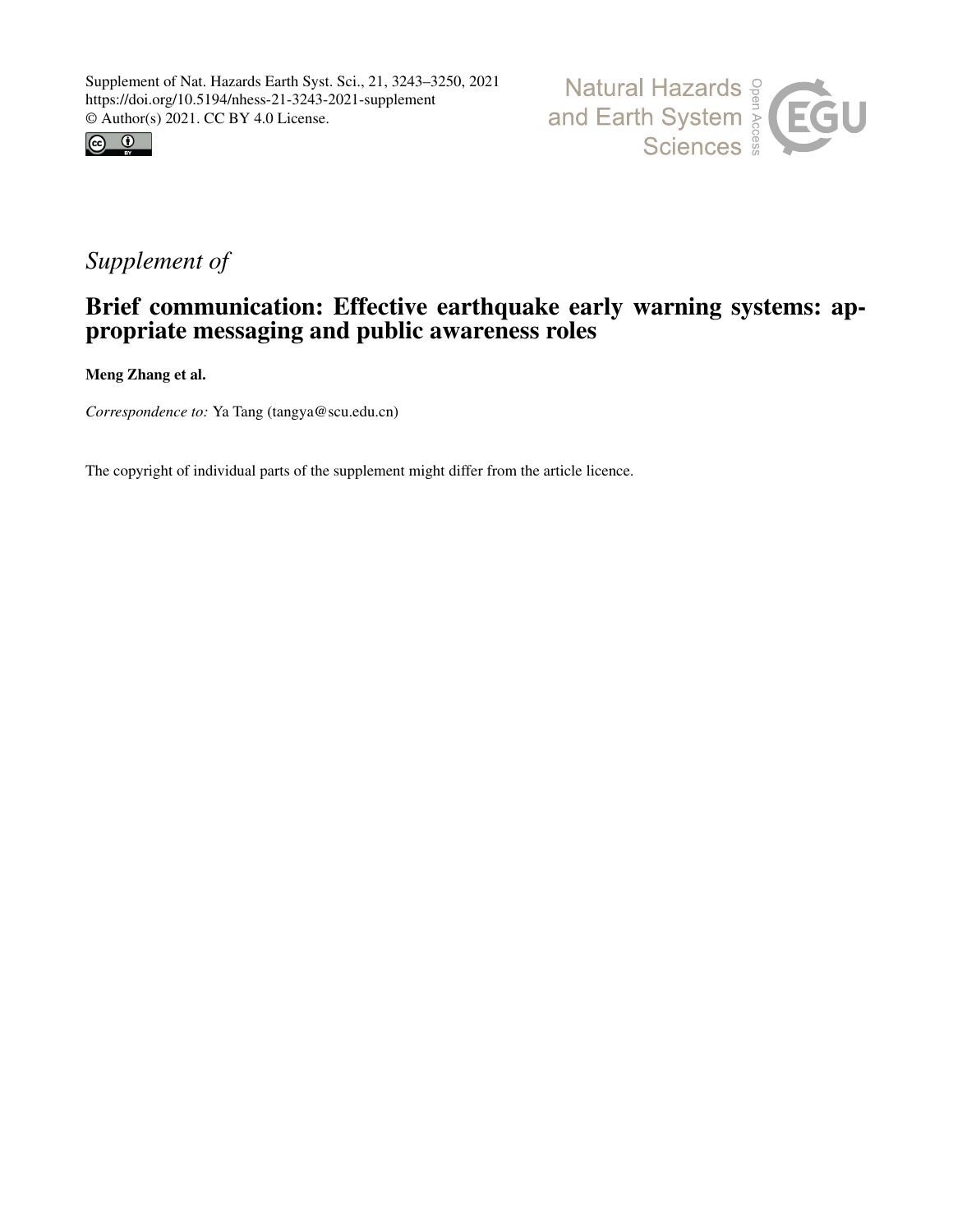## **Supplementary information I: Questionnaire on public's perception of the broadcast siren during the Changning Earthquake**

| Question type    |                | English & Chinese Questions 中英采访问题                                        |  |  |  |  |  |  |
|------------------|----------------|---------------------------------------------------------------------------|--|--|--|--|--|--|
| Demographics     | Q <sub>1</sub> | What's your gender? 请问您的性别是                                               |  |  |  |  |  |  |
| 人口统计特征           | Q2             | When were you born?                                                       |  |  |  |  |  |  |
|                  |                | 请问您的出生年份是                                                                 |  |  |  |  |  |  |
|                  | Q <sub>3</sub> | What is your education level?                                             |  |  |  |  |  |  |
|                  |                | 请问您的受教育程度是                                                                |  |  |  |  |  |  |
|                  | Q <sub>4</sub> | What is your occupation?                                                  |  |  |  |  |  |  |
|                  |                | 请问您所从事的职业是                                                                |  |  |  |  |  |  |
| Knowledge on     | Q <sub>5</sub> | Prior to this survey, did you receive training or were you educated about |  |  |  |  |  |  |
| earthquakes and  |                | earthquakes and their risks (e.g., school, company, and community)?       |  |  |  |  |  |  |
| their risks      |                | 您是否在学校、单位或社区接受过应对地震的科普教育?                                                 |  |  |  |  |  |  |
| 地震科普和教育          | Q <sub>6</sub> | Prior to this survey, did you actively learn earthquake knowledge (e.g.,  |  |  |  |  |  |  |
|                  |                | risk, preparedness, and protective actions during shaking)?               |  |  |  |  |  |  |
|                  |                | 您是否主动学习过应对地震的科普/专业知识?                                                     |  |  |  |  |  |  |
| Responses to the | Q7             | Did you hear the countdown of the broadcast siren on June 17, 2019?       |  |  |  |  |  |  |
| Changning        |                | (Yes, please jump to $Q9$ )                                               |  |  |  |  |  |  |
| Earthquake       |                | 6月17日您是否在成都听到地震的"大喇叭"倒计时预警?                                               |  |  |  |  |  |  |
| 对长宁地震的反应         | Q8             | If you did not hear the siren, please find the 10 s broadcast by scanning |  |  |  |  |  |  |
|                  |                | the QR code below. How did you feel when you hear the broadcast siren?    |  |  |  |  |  |  |
|                  |                | 若您没有于6月17日听到了广播,请扫描二维码获取10秒预警音                                            |  |  |  |  |  |  |
|                  |                | 频。设想您是第一次听到"大喇叭"预警, 您的反应是?                                                |  |  |  |  |  |  |
|                  | Q <sub>9</sub> | Where were you at warning time?                                           |  |  |  |  |  |  |
|                  |                | 您当时所在的位置:<br>( 请尽可能详细 )                                                   |  |  |  |  |  |  |
|                  | Q10            | How did you feel when you hear the broadcast siren?                       |  |  |  |  |  |  |
|                  |                | 您听到广播的第一反应是?                                                              |  |  |  |  |  |  |
| Reasons for the  | Q11            | How did you know the broadcast siren indicating the coming of an          |  |  |  |  |  |  |
| responses        |                | earthquake?                                                               |  |  |  |  |  |  |
| 不同反应的原因          |                | 您通过广播知道将要发生地震的原因是?                                                        |  |  |  |  |  |  |